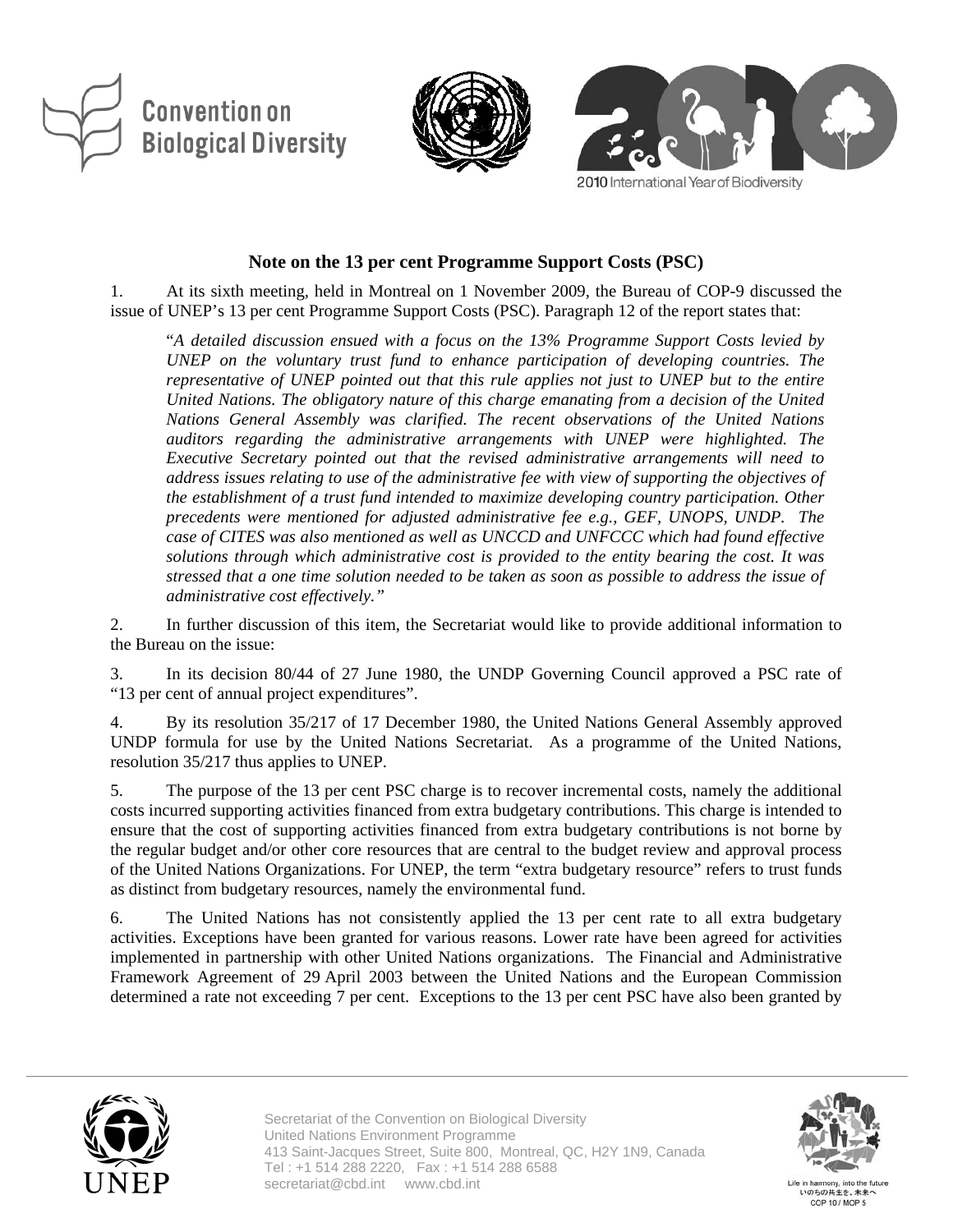the Executive Director of UNEP in several instances, including exemptions for joint activities with the United Nations, the Multilateral Fund activities and projects supported by the European Union.

7. In the year 2000, the Executive Director of UNEP, in response to the request from the Standing Committee of CITES, decided to exempt the activities financed through extra budgetary resources from the 13 per cent charge. The report of the Standing Committee of CITES UNEP (SC45 Doc. 7.3) states :

"The report of the Finance Subcommittee was *adopted* as follows:

*The Finance Subcommittee took note of part B of the Report of UNEP. In response to specific questions, the representatives of UNEP provided a detailed explanation of the use of the 13 per cent programme support charges (PSC) on CITES Trust Fund activities and on the decision of the UNEP Governing Council to levy a 13 per cent PSC on voluntary or counterpart contributions in support of activities financed by UNEP-administered trust funds. In the case of voluntary contributions to the CITES Trust Fund, UNEP will start collecting 13 per cent PSC from 2001. The Subcommittee was informed that according to the relevant administrative instruction of the United Nations Secretariat, PSC may be used for substantive backstopping of projects in technical cooperation programmes. In this context and since overall PSC charged to the CITES Trust Fund seem to be sufficient to cover all costs related to administrative support of CITES substantive programme of work, the Executive Director of UNEP will be prepared to allocate the funds received as PSC levied on voluntary contributions in support of the CITES Trust Fund for funding of substantive backstopping of CITES projects of the CITES Secretariat. These allocations will be issued by the Executive Director based on the proposals of the Secretary-General of CITES. With this understanding the Subcommittee agreed that the Standing Committee should not raise further objections to the introduction of the PSC charges with respect to voluntary contributions.* 

*Accordingly the Standing Committee took note of the report of UNEP (Doc. 7.3), in particular regarding the implementation decision GC 20/35 with respect to voluntary contributions in support of the CITES Trust Fund with effect from 2001.*

8. As a result, in 2008, based on the statement of income and expenditure for "Support of the CITES Activities", UNEP reimbursed the amount of US\$ 145,136 to the CITES Secretariat, representing the PSC.

9. Preliminary figures for 2009 show that expenditure from the core budget activities (for the Convention and its Protocol) amounted to US\$ 10,523,405, generating an income of US\$ 1,368,043 for UNEP.

10. In 2009, preliminary figures for extra-budgetary activities of the Secretariat (for the Convention and its Protocol) amounted to approximately US\$ 4,445,708 generating an income of US\$ 577,942 for UNEP. In 2009, preliminary figures for travel for the participation of developing countries (for the Convention and its Protocol) amounted to US\$ 1,552,528, generating an income of US\$201,829 for UNEP.

11. In 2009, the total amount generated by activities undertaken by the Convention on Biological Diversity amounts to an income of US\$ 2,147,794 to UNEP. Out of this amount, the Secretariat has received approximately US\$ 1,392,000, in terms of support of 5 professional and 11 general services staff.

12. In 2010, core activities from both the Convention and its Protocol on Biosafety are expected to generate an income of US\$ 1,752,800 to UNEP. Expected voluntary income for 2010 is approximately US \$6,500,000. The 13 per cent PSC to UNEP would amount to US\$ 750,000. For participant costs, the expected voluntary income is US\$ 1,900,000, giving UNEP a 13 per cent PSC of US\$ 220,000.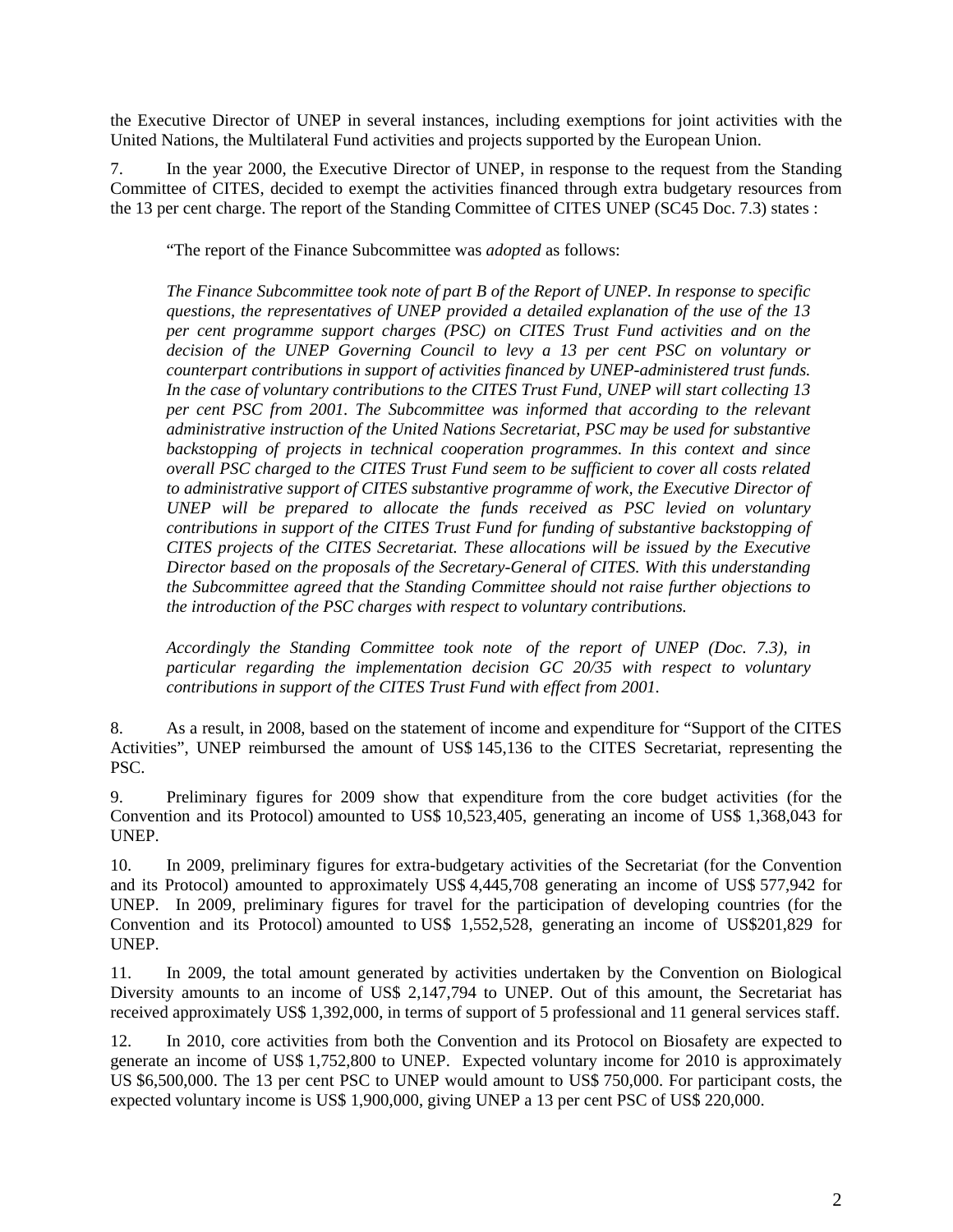13. For the biennium 2009-2010, with the 13 per cent PSC for all the activities undertaken by the Convention on Biological Diversity, there would be an expected amount to UNEP, of US\$ 4,870,594, including US\$ 138,869.22 generated by the seven seconded staff to Secretariat by governments. Out of this amount, the Secretariat is expected to receive US\$ 2,784,000, corresponding to the direct financial support for 5 professional and 11 general services staff. In addition, UNON is providing indirect support such as payroll, human resources services, treasury, and finance services.

14. With regards to the two other Rio conventions directly administrated by the United Nations Headquarters, it is noted that during the interim secretariat of UNCCD, the United Nations Office in Geneva (UNOG) was deducting 13 per cent automatically for PSC. During the early stage of the permanent secretariat, a cost-sharing arrangement was agreed between the Secretariat and UNOG. As a result, 8 per cent of the PSC was reimbursed to the secretariat of UNCCD and UNOG retained 5 per cent for its support on administrative and financial issues.

15. However, at UNCCD COP-4, held in 2000, the Executive Secretary of UNCCD was mandated to secure more resources from the overheads to fund the Convention's activities. In 2003, UNOG delegated full financial and administrative functions to UNCCD, except treasury and payroll functions. As a result, the full 13 per cent is given to UNCCD and UNOG is reimbursed for actual services provided.

16. In 2009, UNOG was reimbursed US\$ 187,000 for its treasury function and other miscellaneous services. On the Trust Fund for developing country participation, UNCCD retains 13 per cent and performs all the necessary services e.g., disbursal of DSA, travel and other logistic arrangements that may be necessary.

17. With regard to UNFCCC, it is noted that the basis for the management of the overheads is the original agreement between the Conference of the Parties and the United Nations Secretary General in which the latter agreed to provide administrative services in exchange for the 13 per cent PSC. Initially, the amount was automatically deducted upon incurring expenditures under each trust fund established by the Conference of the Parties and is retained by the United Nations. The United Nations would then provide services, partly through its Geneva office and partly by funding posts in UNFCCC's administration. Following this principle, no administrative post was established by the Conference of the Parties in the core budget or any of the trust funds. However, after the establishment of the permanent secretariat in Bonn in 1996, it was agreed with the United Nations Controller that UNFCCC would take over more administrative responsibilities from UNOG in a gradual and phased manner.

18. As most of the work was done directly by the Secretariat of UNFCCC, the United Nations Controller agreed that UNFCCC would retain the entire 13 per cent and reimburse UNOG for the services it continues to provide. To this end, a Memorandum of Understanding between the Executive Secretary of UNFCCC and the Director General of UNOG, spelling out the services provided by UNOG and the methodology for reimbursing them was signed in 2004 and amended in 2009 to include cost-sharing procedure for reimbursement of medical services. UNOG continues to provide treasury, payroll and IMIS services to UNFCCC. For these services, UNFCCC reimburses UNOG based on an agreed method of calculation.

19. The costs of the core conference services requirements of the Rio conventions administrated by the United Nations Headquarters are covered by the budget of the United Nations General Assembly. The ninth meeting of the Conference of the Parties to UNCCD held in September 2009 in Buenos Aires adopted decision 9, whereby 1,988,000 Euros was earmarked for conference services by the United Nations General Assembly for the biennium 2010–2011, while UNFCCC, at the fifteenth meeting of its Conference of the Parties, held in December 2009 has earmarked 8,138,700 Euros for conference services for the biennium 2010-2011, also to be covered by the United Nations General Assembly .The regular budget of the United Nations General Assembly covers for the conference servicing of two annual events of two weeks duration each (the Subsidiary Bodies during the summer period and the COP in Autumn/Winter). This arrangement is not rated to the administration of the 13 per cent PSC. The services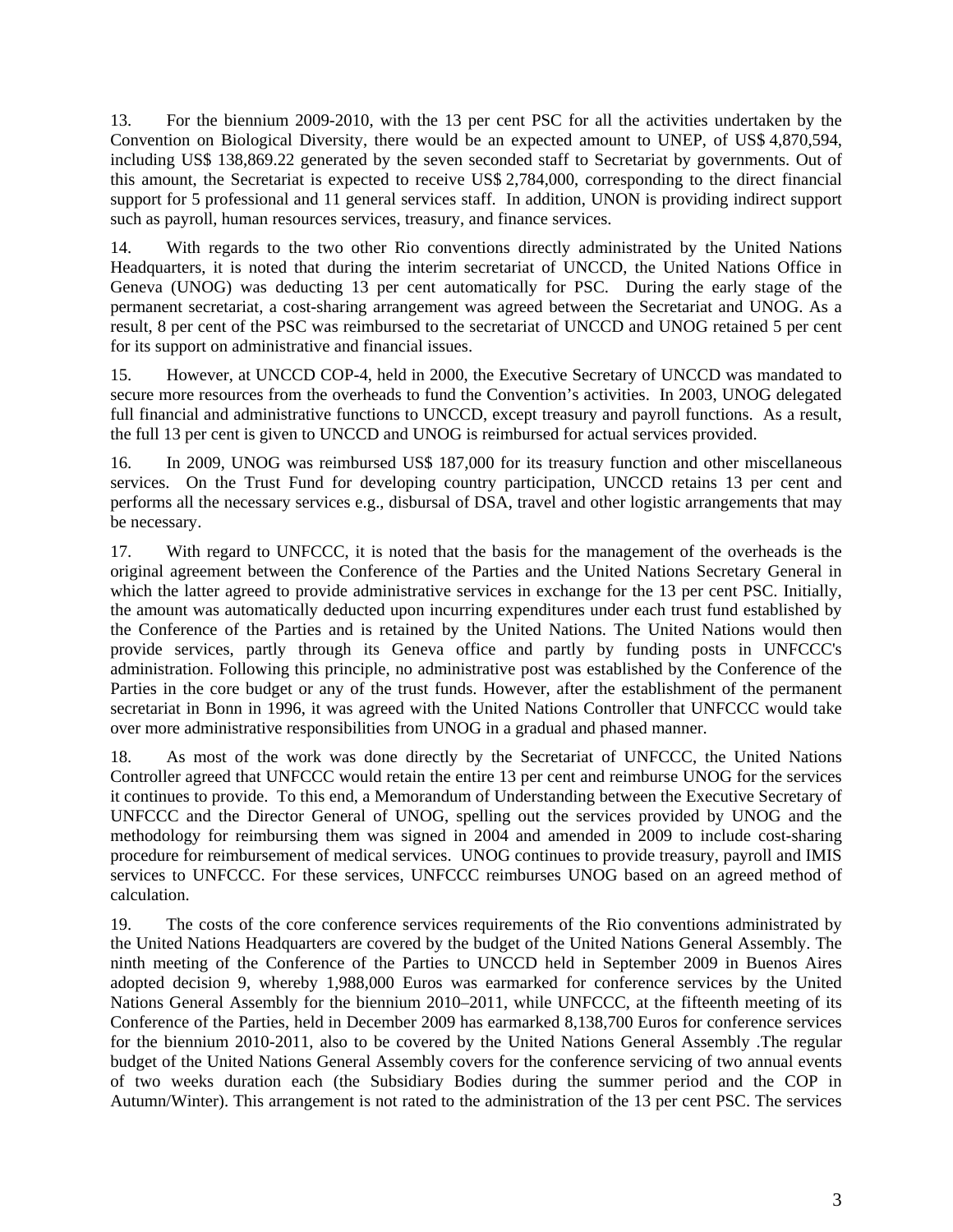cover standard areas of conference servicing, such as interpretation, translation, distribution of documents and managing the meeting rooms during the session.

20. Neither the core activity of UNEP covered by the regular budget of UNGA, nor the Environmental Fund make similar provisions for servicing meetings held under the Convention on Biological Diversity. The cost of conference services of the Convention on Biological Diversity is entirely born by the Budget of the Convention and the Protocol and is subjected to the 13 per cent charges.

21. In addition, UNCCD and UNFCCC do not pay for standard conference services provided by the United Nations, including interpretation, translation, documentation, security etc., where conferences are held in United Nations headquarters and at the headquarters of the Secretariat in Bonn. As the host organization of the Convention on Biological Diversity, UNEP does not provide such services.

22. It is noted that for servicing the meetings of SBSTTA-14 and WGRI-3 to be held in May 2010 in Nairobi, at UNEP's headquarters, the Secretariat of the Convention on Biological Diversity has received an estimated cost of US\$ 1,453,700. It must be noted that the conference facilities for CBD meetings held in 2007 and 2008 in Paris in July 2007, in Geneva in January 2008 and Rome in February 2008 were free of charge by the various host institutions. The Secretariat only paid the incremental costs which were which was SBSTTA 12 in Paris (US\$ 62,837.77); ABS 6 in Geneva (US\$ 50,209.88) and SBSTTA 13 in Rome (US\$ 61,527.97).

23. With regards to the interpretation services for the meetings of the Convention and its Protocol, until 2008, the services were provided by freelance interpreters. The Executive Secretary put an end to this unusual situation and signed, on 16 January 2008, a Memorandum of Understanding with UNON to cover interpretation services for the Conference of the Parties and its subsidiary bodies as well as MOP for the Biennium 2008–2010. For the 2008-2010 the cost of interpretation services provided by UNON amounted to US\$ 1,171,293. However as UNEP charged the 13%, the cost amounted to US\$ 1,323,563. UNON has not accepted to provide translation services to the Secretariat owing to high volume of transactions at the exception of the translation of the third edition of the Global Biodiversity Outlook in the 5 other United Nations languages undertaken at the cost of US\$ 41,000. Accordingly, the translation of documents from the Secretariat in the UN languages is carried out by the Secretariat directly with the services of freelance translators. For the 2008-2009 period, the Secretariat has spent US\$ 1.505.241 in translation. For 2010, the Secretariat is anticipating an expenditure of US\$ 1,090,000 which includes the 13 per cent PSC.

24. The offer made by UNEP to provide secretariat support to the Convention on Biological Diversity was agreed by the Conference of the Parties at its first meeting, held in Nassau, in December 1994. It was subsequently endorsed by the Governing Council of UNEP. Therefore, it can be argued that providing secretariat support to the Convention on Biological Diversity is not an incremental activity subject to PSC, but rather an integrated part of the core mandate of UNEP. Charging overhead costs is therefore tantamount to charging UNEP's own activities. Indeed, if the Secretariat of the Convention on Biological Diversity is considered part of UNEP, the 13 per cent PSC cannot be justified. If the Secretariat is considered a separate entity, distinct from UNEP, the PSC charge can indeed be justified but at a lower rate, based on the precedent of activities jointly implemented by two United Nations entities.

25. With the expected growth of the activities arising from COP-10 and COP-MOP-5 and two new legal instruments to be adopted in Nagoya, the business as usual scenario will not possible without undermining the capacity of the Secretariat to fulfill its mandate.

26. Following the requests made by the Conference of the Parties at its seventh, eighth and ninth meetings to revise the administrative arrangements between UNEP and the Secretariat of the Convention on Biological Diversity for submission at its tenth meeting, it is the intention of the Executive Secretary to recommend to the Executive Director, UNEP, and to submit the three following options regarding the issue of PSC to the Conference of the Parties at its tenth meeting: